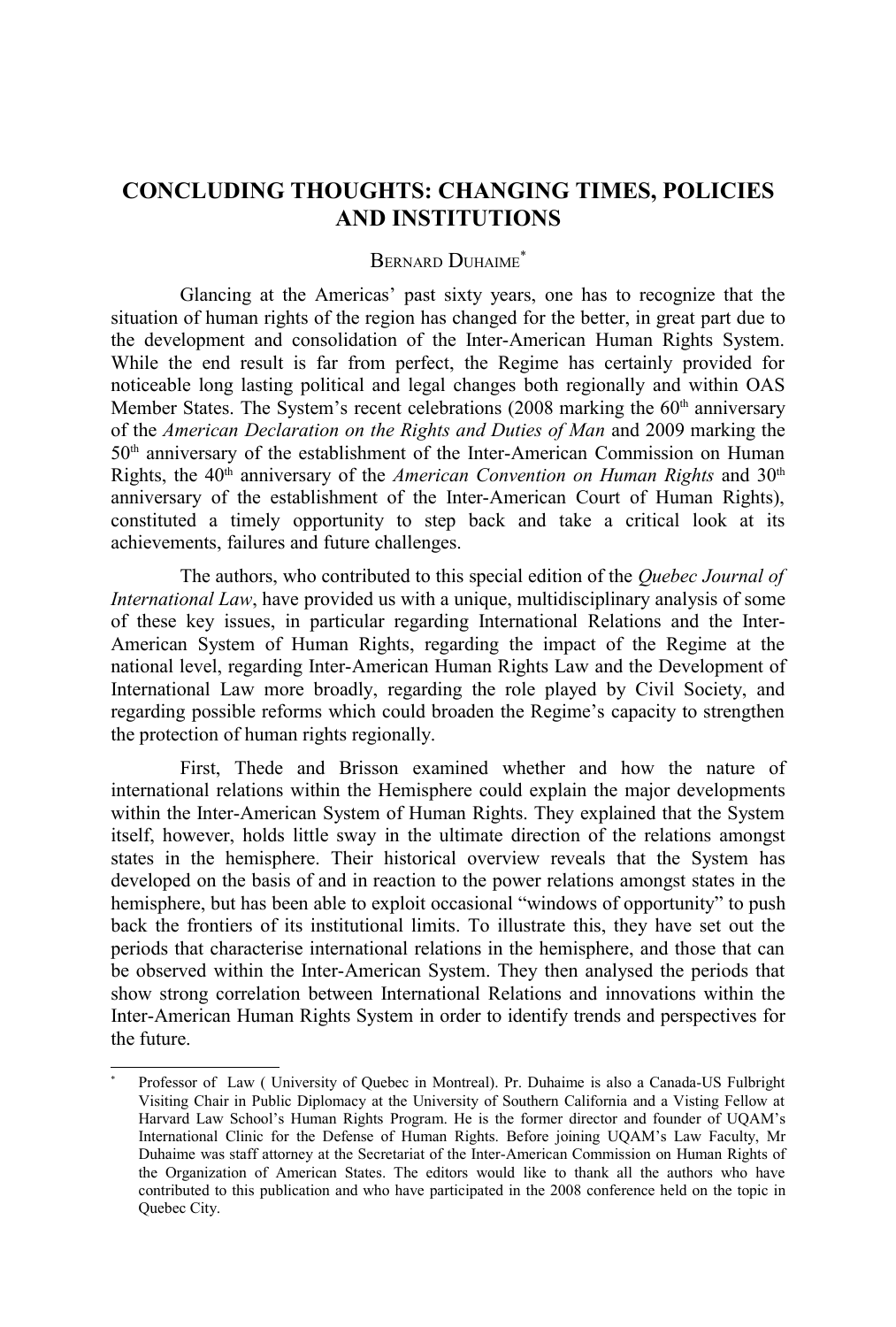Anaya's chapter focuses on the influence of the human rights bodies and procedures of the United Nations and the Organization of American States over Mexico's domestic human rights processes in the 1994 – 2006 period. He has observed that international human rights bodies and procedures have played an important role both as generators of "shame" and as key channels for "shaming" by other actors. In this sense, these entities have made an important contribution to recent developments in Mexico's human rights policies. A direct impact over practices, however, still has to take place. Anaya also identified some of the challenges that international human rights bodies and procedures will still face in order to have an impact in this latter respect.

On his part, Hennebel suggested an innovative look at the avant-garde or "legally non-conformist" jurisprudence of the Inter-American System. The author suggested that the Inter-American Court takes certain liberties with regards to the way in which it interprets the American Convention, treating national voluntarism with disdain and consequently risking displeasing Member States and numerous internationalists. He explained, however, that the Court adopts this attitude intentionally and asserts the Inter-American distinctiveness through its notion of legal universalism. This distinctiveness may be perceived in the Inter-American Court's contentious and consultative jurisprudence. In order to analyze them, Hennebel described the jurisprudential mechanisms operated by the Court through the prism of a number of problems, emphasizing what he argued are the most salient characteristics of this 'Inter-American doctrine.'

Neuman examined the ways in which Inter-American Human Rights Law has been received and employed outside its own sphere. The African and European regional tribunals have openly engaged with Inter-American precedents on procedure and substance from both Court and Commission, although less extensively than the Inter-American Court's methodology leads it to draw from Europe. The International Court of Justice and the UN Human Rights Committee have generally avoided open reference to regional precedent, while arguably some tacit influences can be traced. The Inter-American Court has had less success, however, in exporting its views on *jus cogens*.

Lessard reviewed the formal Inter-American structure for civil society participation at the OAS, then described two concrete participation experiences specifically oriented towards the better enforcement of Inter-American human rights norms : the ongoing process carried out by *the International Coalition of Organizations for Human Rights in the Americas*, and the actions undertaken by *indigenous peoples* within the framework of the negotiations of the *American Declaration on the Rights of Indigenous Peoples*. The author concluded by discussing the mitigated assessment that can be made of participatory mechanisms, and suggested that concrete impacts of participatory initiatives still greatly depend upon both political will from Member States and the ability of participants to articulate unified strategies.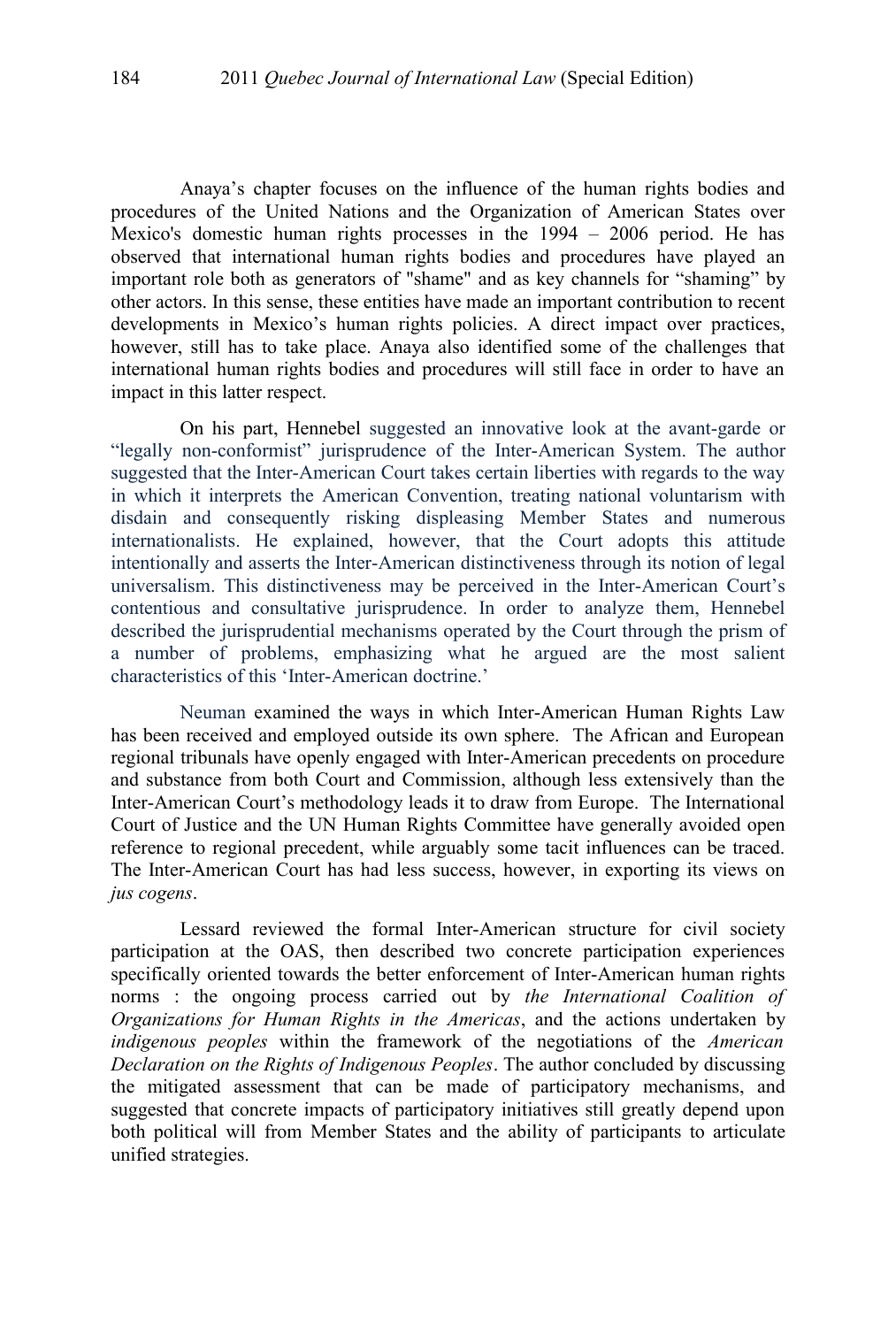Finally, Dulitzky analyzed some of the System's latest reforms of rules and regulations reflected on the strengths and weaknesses of the *judicialization* of the Inter-American *amparo.* He suggested measures that could allow the Inter-American System to play a more prominent role in the promotion and protection of human rights in the region, including strengthening the successful areas of the work of the Commission and the Court, identifying those situations or groups that are not adequately attended to, and improving those aspects that do not effectively advance the goal of protecting human rights. Dulitzky suggested that the Inter-American Commission should modify its participation in the individual petition system (making it an organ of admissibility that negotiates friendly settlements) and concentrate more on political and promotional activities. He also argued that the Court should act as a tribunal that carries out findings of fact and makes juridical decisions on the merits of complaints.

All of the authors' contributions highlight how some of the Inter-American Human Rights System's features have contributed significantly to its successes. At this stage, we would like to reflect on the broader nature of some of these characteristics and see how they can feed the debate regarding the System's future and the challenges it faces.

\*\*\*

To begin with, the preceding texts illustrate well how part of the Regime's successes are due to its *considerable capacity to adapt to the needs of the region* at different levels. Indeed, the System evolved in a flexible manner institutionally and procedurally. As Thede and Brission eloquently demonstrated, it has allowed for the creation of dynamic institutions which have permuted in their nature and actions. The Commission, for example, has grown to become an agency mostly composed of genuine human rights experts, taking concrete actions beyond the mere promotion of human rights. For example, it has progressively undertaken on-site visits and produced significant country and thematic reports in difficult political times and contexts (including during the Cold War - when equivalent UN agencies were more hesitant to act). It did so, in response to massive and systematic human rights violations committed in countries where dictatorial regimes were implementing severe repressive policies. More significantly, as described by Dulitzky, the Commission has contributed actively to the establishment of the individual petition procedure, which, in and of itself is probably the Regime's most important success. To a significant extent, this innovation has allowed greater access to justice for victims who could not obtain remedies nationally, either because domestic remedies were dysfunctional or because local authorities were not willing to address such issues. The petition procedure also allowed the Commission (as well as the victims and civil society organizations more broadly) to address human rights concerns in a more neutral, depoliticized environment. This was probably a prerequisite for results, at times when many governments of the region were not particularly cooperative on such matters.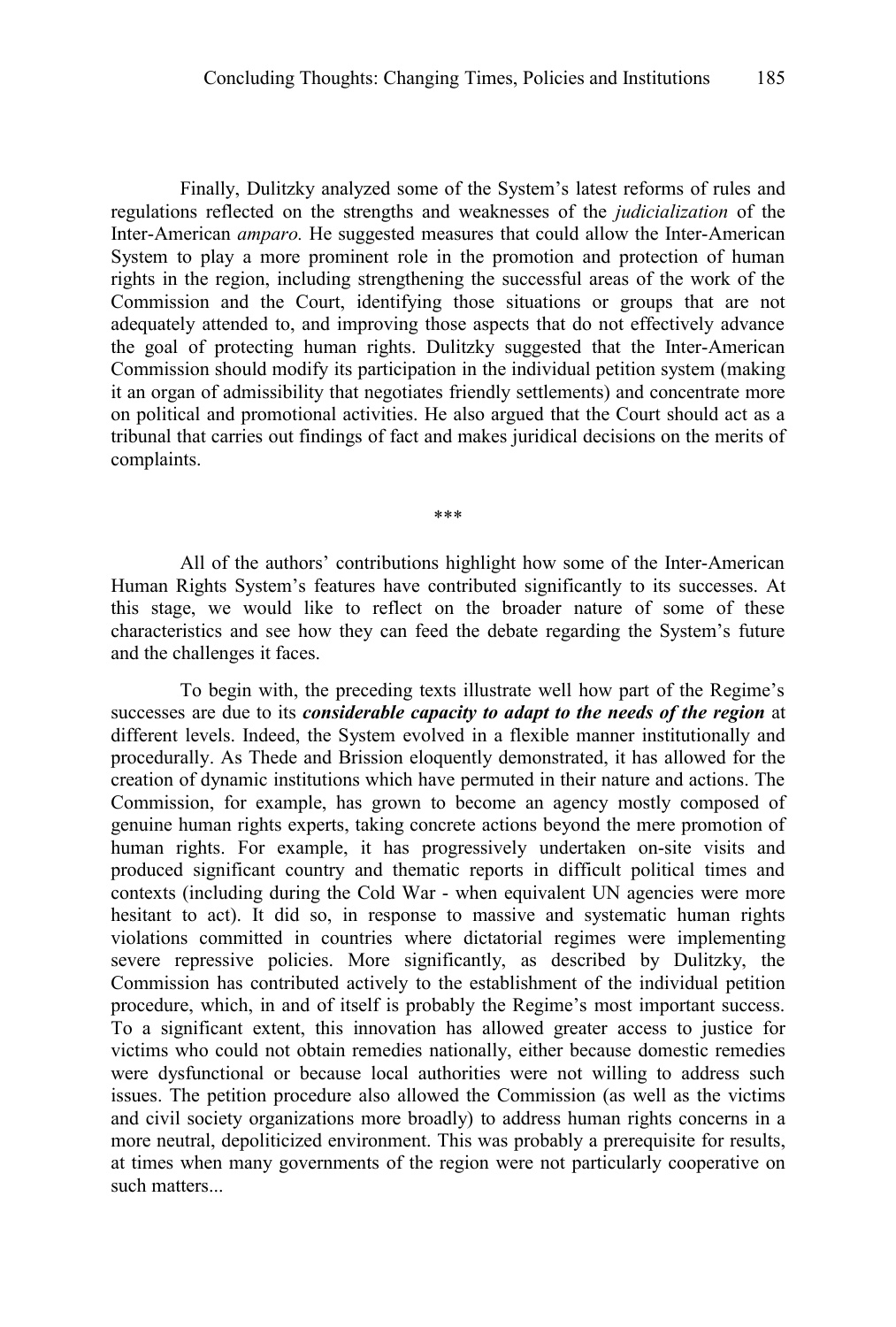The Regime progressed in other respects also. For instance, Thede and Brisson showed how, at the *normative and substantive level*, the System's institutions extended the use of international human rights instruments and broadened their scope. Moreover, additional human rights instruments were subsequently adopted by OAS Member States, tailored specifically to address some of the particular human rights problems facing the Continent. As far as the jurisprudence of the System is concerned, Neuman and Hennebel illustrated well how both the Commission and the Court also managed to address thematic concerns specific to the region. Finally, Dulitzky and Lessard demonstrated how the Regime's institutions have adapted to the broader *political changes* that the Hemisphere has faced, for example by tackling delicate issues related to the consolidation of democracy in certain countries during the 1990s or issues related to security and the struggle against terrorism in the early 2000s. Thede and Brisson argued successfully that the System has been able to take advantage of the continental or universal trends of international relations, as well as of the United States' fluctuating interest for human rights.

Another important factor which has contributed to the Regime's success, has been its *capacity to generate change*. Lessard has demonstrated how civil society, using the System's channels, has been able to open political spaces *within the OAS* to engage the organisation's institutions and Member States to address certain areas of concern. Of course the results are incomplete, but the System's capacity to evolve and follow some world trends regarding transparency (in the nomination of officers for example) and participative consultations of interested actors (indigenous peoples for example) is clearly a step in the right direction.

More importantly, the Inter-American Human Rights System has been able to generate significant changes at the national level*, within OAS Member States*. Thede and Brisson have described how strong critical positions adopted by the Commission have put to light massive and systematic human rights violations committed by authoritarian regimes and triggered or at least contributed to democratic transitions.[1](#page-3-0) Anaya's piece illustrates the different levels of domestic change generated by the Regime, analyzing its impact in Mexico.

In a broader sense, his study demonstrated how the human rights institutions, including civil society organisations, have generated *changes in the political culture of Latin American governance*. This has been done by providing standards, legitimizing progressive policies, by shaming, etc. It has definitively contributed to the reorientation of certain OAS Member States internal and foreign policies, as shown by Anaya in the case of Mexico (where greater space was provided for civil society in the political debate, where the national sovereignty discourse was abandoned in favour of more transparent collaborative human rights policies, etc.): changing the image of the State, as well as its political language. In many cases, as in that of Mexico, these positive changes have been locked in the institutionalized benefits of democracy.

However, the Inter-American Human Rights System has apparently *not*

<span id="page-3-0"></span><sup>1</sup> In Nicaragua, Argentina, or the Dominican Republic for example.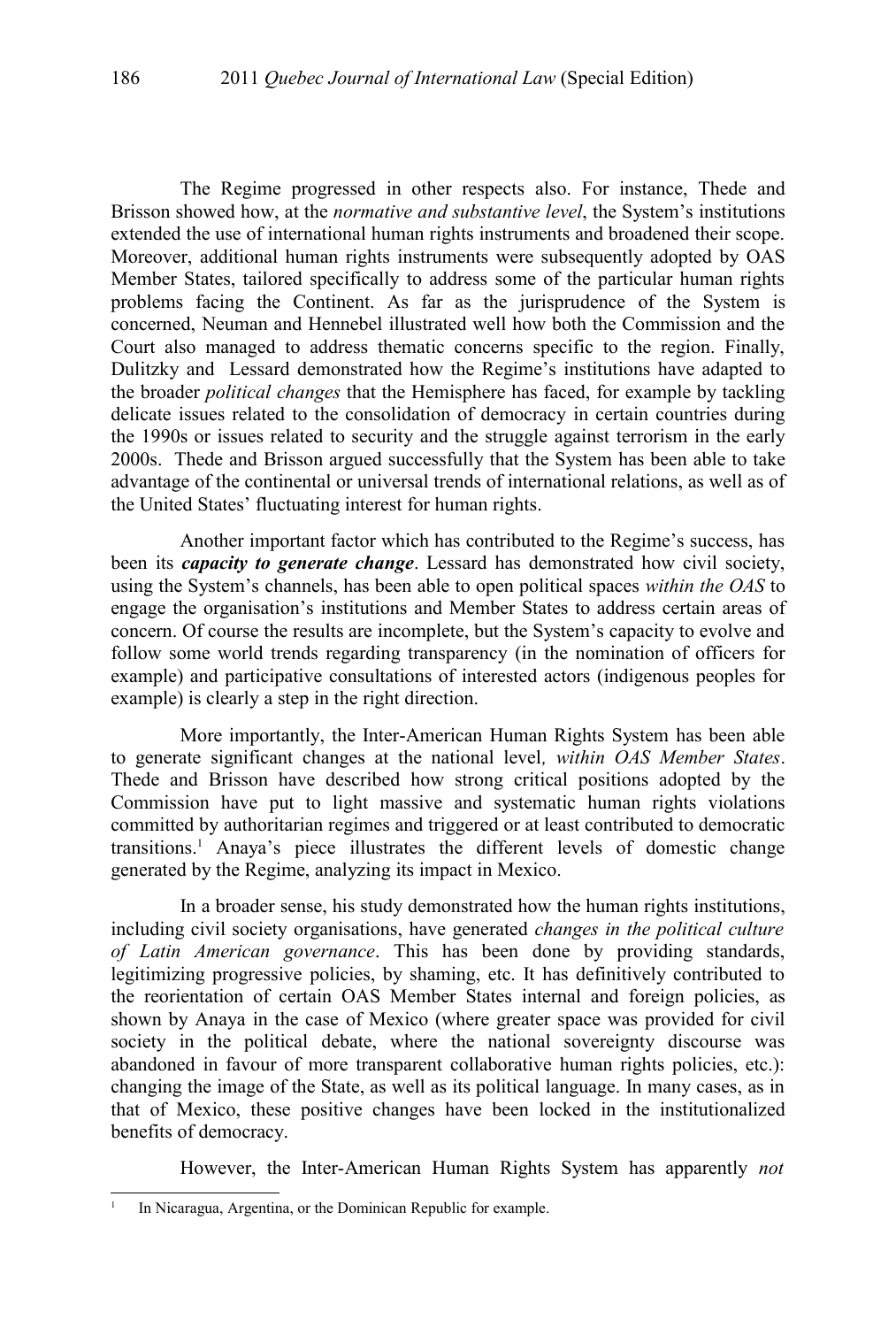*managed to generate significant changes within the broader realm of international relations*, as demonstrated by Thede and Brisson's analysis.

Finally, a third important characteristic of the Regime that attests of its success is its *high level of sophistication*. As argued before, the Inter-American institutions have created and modernized their methods of promoting and protecting human rights. This has been characterized by *the legalization and judicialization of the institutions' interventions*, by the establishment of what Dulitzky called the Inter-American *amparo*. In turn, the System's jurisprudence has developed to a level of density and complexity that illustrates the different human rights needs of the Hemisphere. Hennebel has analyzed its major trend, arguing that it presents a *tendency to the individualization, the criminalization, the constitutionalization, the humanization and to the moralization of Inter-American law*. The author successfully demonstrates that both the Commission and the Court often address human rights problems from the stand point of victims, that they tend to set standards of behaviour, severely condemning State-sponsored abuses and scrutinizing internal legislative and judicial processes.

Neuman has shown that while the Regime's jurisprudence has certainly been influenced by that of other regimes, in particular the European Human Rights case law, it has successfully developed its own *Inter-American approaches to human rights problems particular to the region*. These approaches have had *some level of impact on the development of human rights law* outside of the Regime, and on international law more broadly. It has been the case in some specific instances, for example with regards to forced disappearances, to the non-derogability of habeas corpus, to the issue of barriers to impunity, to the rights of indigenous peoples, to rape, to consular protection, etc.

In turn, as illustrated by Dulitzky, this sophistication, in particular through the process of judicialization -the System's main area of intervention-, has also *limited the System's capacity to protect fully human rights* in the region. This is in part due to the accumulation of cases and the consequent obstacles that it has occasioned to victims' access to justice.

\*\*\*

One can hope that the Regime's capacity to evolve and to generate change will permit it to continue to provide some solutions to the Continent's human rights problems, but Dulitzky's article highlights several important challenges that the Inter-American Human Rights System still faces and which beg the question: how could it function better?

Institutionally, there is no doubt that the petition backlog and the Commission's difficulty to process all cases in a timely manner continues to be one of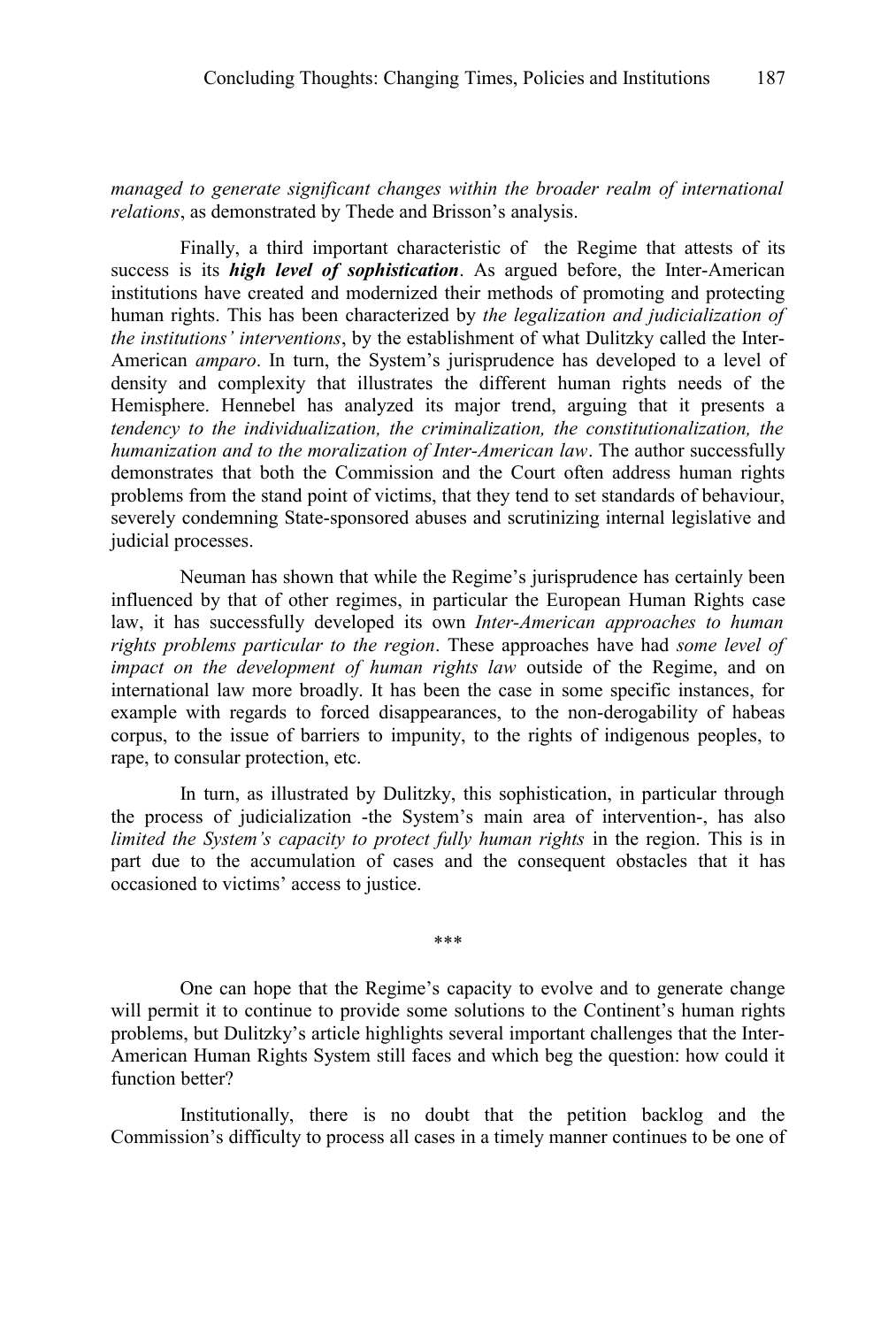the System's main caveats. Several solutions have been envisaged,<sup>[2](#page-5-0)</sup> and Dulitzky's proposal of changing the Commission's role in the petition process (to focus on admissibility of petitions only) is certainly an interesting one. For the moment, while the Commission has made significant technical and institutional changes to the way that it processes cases and while the situation is somewhat better than it used to be at the beginning of the decade, one could very well argue that the core problem remains: many human rights victims are unable to remedy domestically violations to their human rights and have to rely on the Inter-American *amparo*... It is suggested that part of the solution into making the Inter-American Human Rights System work better, lies in remedying violations *at the domestic level*, since that would considerably reduce the number of petitions submitted and of cases admitted.

In the recent past, many victims resolved to use the Inter-American *amparo* in great part because they were facing States which directly violated their human rights through repressive policies, and which had no visible intention of resolving such issues. The exceptions to the rule requiring the exhaustion of domestic remedies, more specifically those dealing with the lack of access to the remedies (including because of threats or intimidation) or dealing with the lack of efficiency of the remedy (including because of the lack of independence or impartiality of the authorities) were particularly useful for rendering the petition system more accessible to victims. This avenue was especially *à propos* considering that several States led by repressive regimes basically ignored most complaints filed by human rights victims and were not particularly eager to protect their rights...

Today, it is probably safe to say that most OAS Member States have evolved and adopted a much more positive, constructive posture regarding human rights generally, as illustrated by Anaya's piece describing the recent 2000-2008 Mexican experience. Of course this cannot be said of all OAS Member States, but still much fewer States refuse blatantly to address human rights violations. While significant research would be required to further this argument, it is also probably safe to say that the great majority of contemporary petitions declared admissible by the Commission are cases which could not be resolved domestically, not principally because of the State's bad faith, but rather most probably because of the *inefficiency of the judicial or administrative domestic remedies* (because of undue delay in rendering decisions, because of lack of implementation of such decisions, etc.).

Justice related human rights concerns are present in most areas of the Inter-American System's interventions to protect human rights, including within the petition process. Indeed, it is also probably safe to say that most of the cases decided on the merits by the Commission and by the Court imply violations of the right to judicial guarantees and|or to judicial protection. Similarly, issues related to the administration of justice and to adequate judicial protection mechanisms are at the core of most of the Commission's recommendations in country or thematic reports. Accordingly, it would certainly seem useful for the Regime to explore avenues

<span id="page-5-0"></span><sup>2</sup> On this issue see Bernard Duhaime, "Strengthening the protection of human rights in the Americas: a role for Canada? ", in Monica Serrano ed., *Human Rights Regimes in the Americas* (Tokyo, Paris, New-York: United Nations University Press, 2010) at 84-113.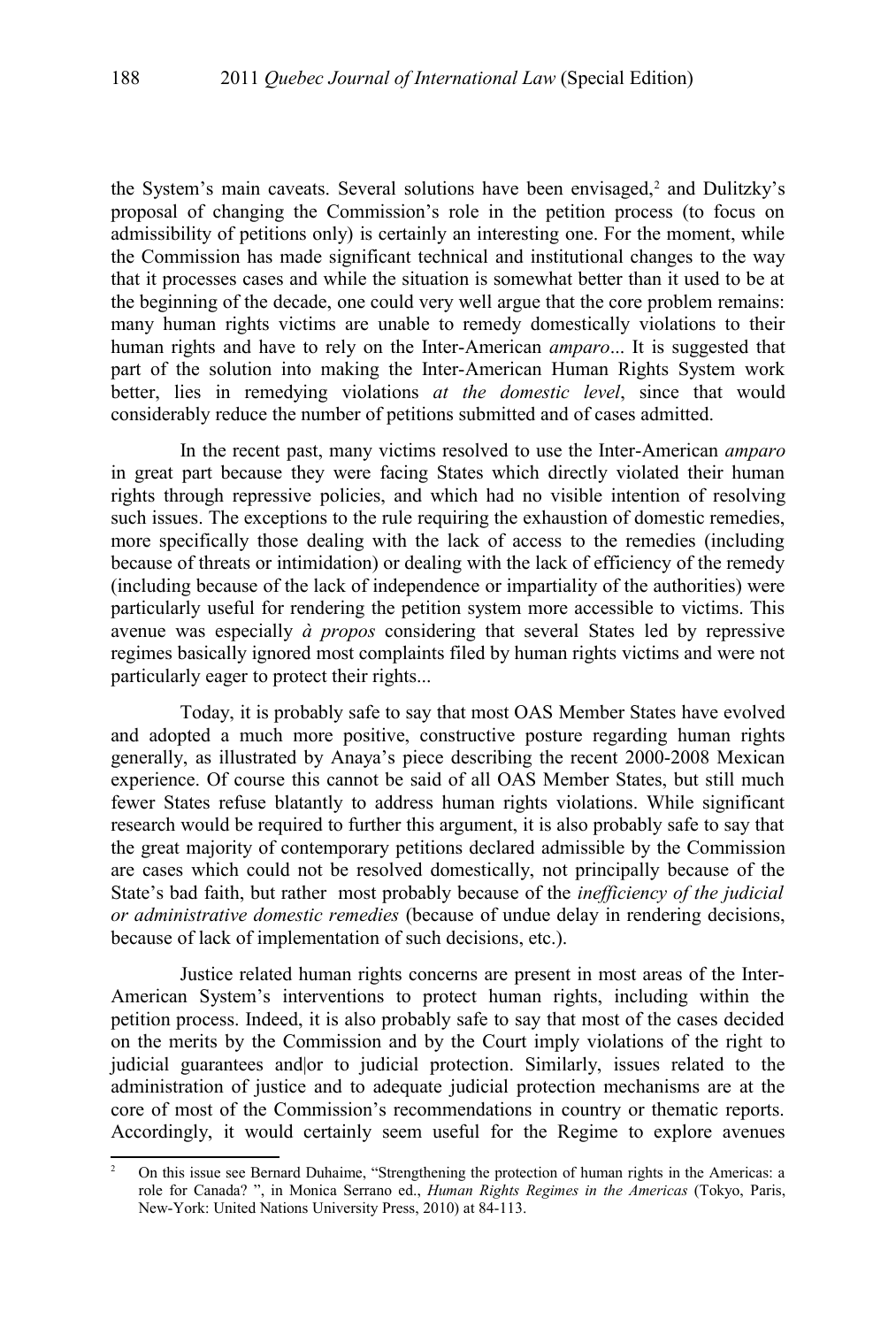seeking to engage States to solve systemic problems regarding the administration of justice and the right to judicial protection more broadly.

Of course this is easier said than done… If solutions to these problems were easy to find, they would have been implemented long ago. However, one can think of several initiatives that could be explored. For instance, the Commission could very well name a Special Rapporteur on the administration of justice,<sup>[3](#page-6-0)</sup> who could formulate carefully tailored recommendations to Member States, undertake on-site visits, and participate in friendly settlement processes, in hearings and other working meetings. In addition, the Inter-American institutions, most probably the Inter-American Institute for Human Rights and the Commission, could very well set up technical assistance interventions similar to those put forward by other international agencies, namely the International Labour Organizations, to assist Member States in reforming their justice systems. Ultimately these actions could take the form of Convention art. 41-type-recommendations. This would of course require significant funding, and could be done in close collaboration with the OAS Inter-American Juridical Committee, other regional and international agencies, as well as with the help of experts and civil society. Other actions could involve the systematisation of the region's best practices regarding the administration of justice, and encourage the importation of successful technical and legislative reforms.

Tackling more pro-actively problems related to the administration of justice would not only reduce significantly the number of human rights violations in OAS Member States, but would definitively reduce the number of cases submitted to the Commission, reduce the petition backlog, and consequently limit the exacerbation of the victims' human rights violations caused by additional delays during the processing of cases at the international level.

Most importantly, this would ensure that most cases dealt with by the System would be cases that have in fact been reviewed by all levels of domestic remedies, as is more commonly the case in the European System. This would hopefully limit the number of identical cases related to basic judicial problems such as undue delays or lack of implementation of decisions. Accordingly, -again as is the case in the European System- the majority of cases processed by the Inter-American Commission and eventually by the Court, would deal with complex or controversial substantive issues or society debates, related to thematic problems such as economic, social and cultural rights, or indigenous peoples' rights and the exploitation of natural resources, or issues dealing with the consolidation of democracy (the fight against terrorism, corruption, freedom of expression, governance, etc). When given the chance, the Commission and the Court have provided, including through the case system, for innovative approaches to substantive issues which have had profound impact in the region and, in some cases, outside of it, as demonstrated by Neuman.

This capacity to focus principally on such substantive issues is greatly needed. While the types of governments of OAS Member States have changed, and

<span id="page-6-0"></span><sup>&</sup>lt;sup>3</sup> As is the case in the UN System with its Special Rapporteur on the independence of judges and lawyers.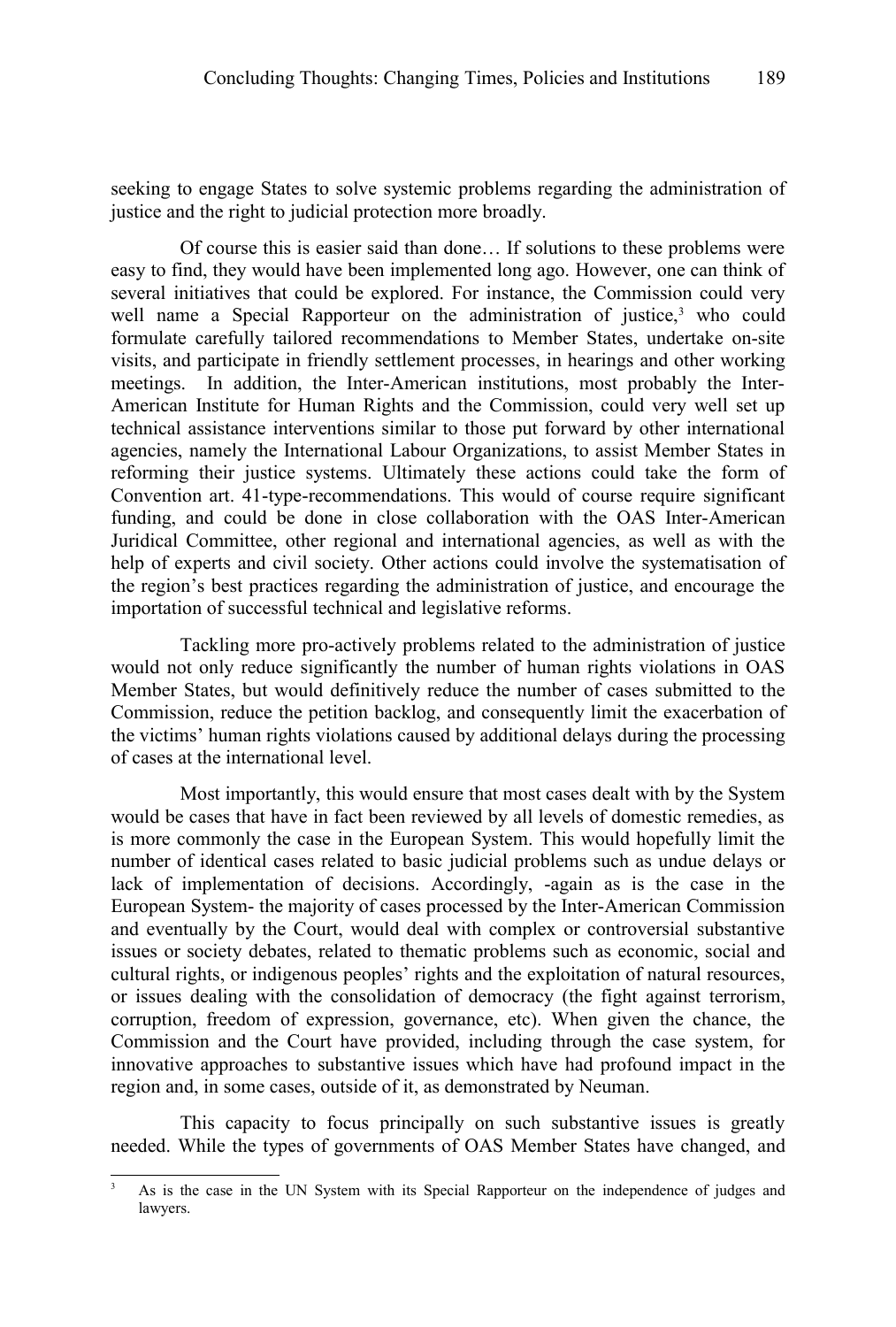their attitude towards human rights could be said -generally speaking- to be more positive or constructive than thirty years ago, this is certainly not to say that the region's governments all enthusiastically promote and protect human rights at the domestic level, and fully collaborate with the System's institutions or comply with its procedures, including regarding individual petitions.

Indeed, several governments may perceive human rights protection and corresponding OAS human rights agencies and procedures, as limitations to their capacity to push forward what they consider as measures fundamental to their national interest, for example in the context of implementing tough security-based policies. This is certainly the case in Colombia, for example, where the State security forces are fighting a civil war. The same could be said of the United States, implementing controversial security measures in its fight against terrorism. To some extent this could also be considered the case in Mexico, where the struggle against organized crime and drug trafficking has taken war-like proportions.

Similarly, some governments may perceive human rights protection and corresponding OAS human rights agencies as hostile to their political programs or broader policy agenda. This has had disastrous consequences on human rights defenders and on certain sectors of civil society using the System, publicly labelled as enemies of the State or of the Nation, as it has been reported in Colombia, Venezuela, the Dominican Republic and Cuba for example.

In both scenarios, history has shown how the Inter-American Human Rights Regime, and most importantly its petition system, is all the more relevant and important. The Inter-American *amparo* cannot be set aside, as it constitutes, in many States facing major human rights challenges, an essential instrument of human rights protection. This seems to be confirmed by the list of OAS Member States raising the most human rights concern in the region, as formulated by the Inter-American Commission in its Annual Report since 1996.[4](#page-7-0)

Similarly, many OAS Member States are extremely fragile institutionally or are still facing major dead ends with regards to their capacity to put forward policies to ensure their people's human rights, including via domestic remedies. This is again confirmed by the IACHR's above-mentioned list and by numerous country reports prepared by the Commission, concerning States which have undergone severe constitutional crisis (Peru, Paraguay, Bolivia) or continue to do so (Honduras). Similarly, some of the list's "usual suspects" can be said to have extremely weak institutions (Ecuador, Guatemala) or close to none at all (Haiti), rendering domestic efforts to protect human rights a real challenge, to say the least.

Finally, many States are now facing important pressures from private actors or outside factors, which can, in some respect, limit their capacity to protect human rights adequately. This is certainly the case in countries where organized criminal

<span id="page-7-0"></span><sup>4</sup> In the last fifteen years (1996-2010), the IACHR's Annual Report has *systematically* considered Cuba as a country of major human rights concern. It has done the same twelve times regarding Colombia (1996, 2000-2010 inclusively) and eight times regarding Venezuela (2002, 2003, 2005-2010 inclusively).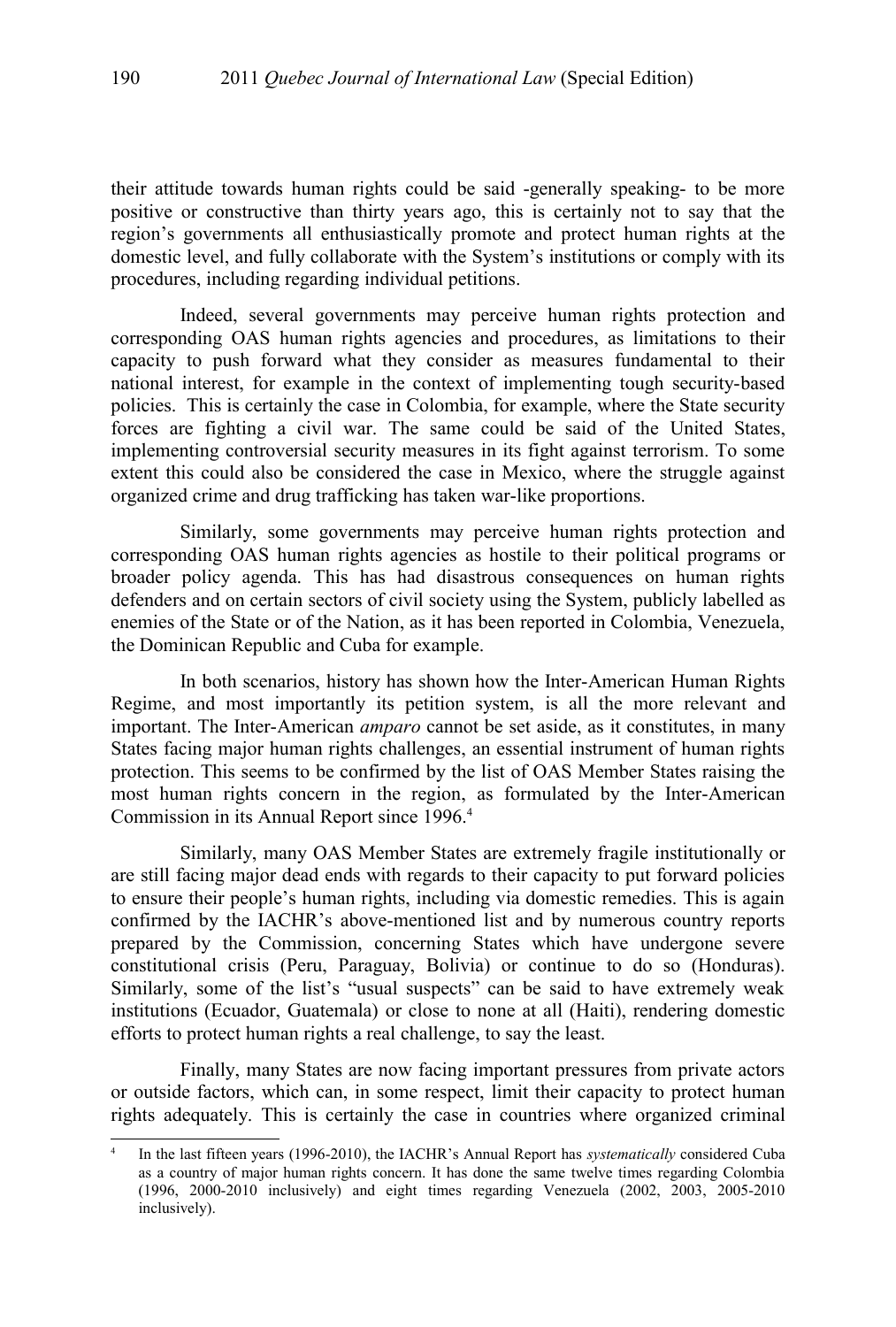organizations, including drug cartels and paramilitary organisations, function in parallel to the State, with means often comparable. Similarly, several OAS Members are now facing major human rights challenges related to major development projects and to the exploitation of natural resources by powerful multinationals. Environmental concerns, indigenous peoples' rights or issues related to the right to health, food and water are often put in a complex equation officially seeking to ensure economic development and the fight against poverty...

Accordingly, the System definitively continues to have its *raison d'être* today. While the petition system is still vital nowadays, it needs to be accompanied by systemic measures, in particular measures seeking to strengthen the administration of justice domestically. The protection of human rights would certainly require the System to help States consolidate their culture for human rights and democracy, and accompany them as they face considerable challenges stemming from dysfunctional internal structures or from outside pressures and third parties.

\*\*\*

As repeated by many commentators, there are still important concerns regarding the OAS Member States' lack of strong political will towards an efficient Human Rights Regime within the Organization. While official discourses reiterate the importance of such a System, significant structural problems attest of the Member States schizophrenia, such as the absence of true universalization of the Regime, the inadequate funding of the relevant agencies –including the problem of the multiplication of unfunded mandates-, the lack of coordination of such agencies with other OAS bodies, and the titanic issue of State compliance –or lack of compliance rather- with Commission and Court decisions.

Nevertheless, as indicated previously,<sup>[5](#page-8-0)</sup> a paramount concern gains in importance today while the System has faced strong criticism by certain OAS Member States. In our view, the *independence and autonomy* of the Commission and of the Court need to be protected nowadays more than ever. In recent years, some governments have challenged -in a more or less subtle manner- the institutions' decisions, morality or even their very existence. In some instances attacks were less subtle $\ldots$ <sup>[6](#page-8-1)</sup> In this context, such political aggressions need, in our view, to be

<span id="page-8-0"></span><sup>5</sup> See Bernard Duhaime, "Protecting Human Rights in the Americas: recent achievements and challenges", in Gordon Mace, Jean-Philippe Thérien & Paul Haslam, eds., *Governing the Americas : Regional Institutions at the Crossroads* (Boulder: Lynne Rienner Publishers, 2007) at 131-149. See also Bernard Duhaime, "Commission interaméricaine des droits de l'homme en 2005: enjeux" (2005) 1 Asymétries, analyses de l'actualité internationale 138.

<span id="page-8-1"></span><sup>&</sup>lt;sup>6</sup> For example, during an on-site visit, the Commission has been the object of illegal intelligence operations sponsored by State agencies. See Inter-American Commission on Human Rights, News release, 59/09, "Expresses concern over intelligence operations related to Inter-American Commission activities" (13 August 2009) online :<http://www.cidh.oas.org/Comunicados/English/2009/59-09eng.htm> ; In addition, in at least one recent instance, a Commissioner patently violated his obligation of neutrality in support of a State publicly attacking the IACHR. See IACHR, *Resolution N° 3/07*, IACHR (2007) online: <http://www.cidh.oas.org/resolution3.07.htm>. In other instances, some Commissioners have strongly decried having been pressured by States representatives during important